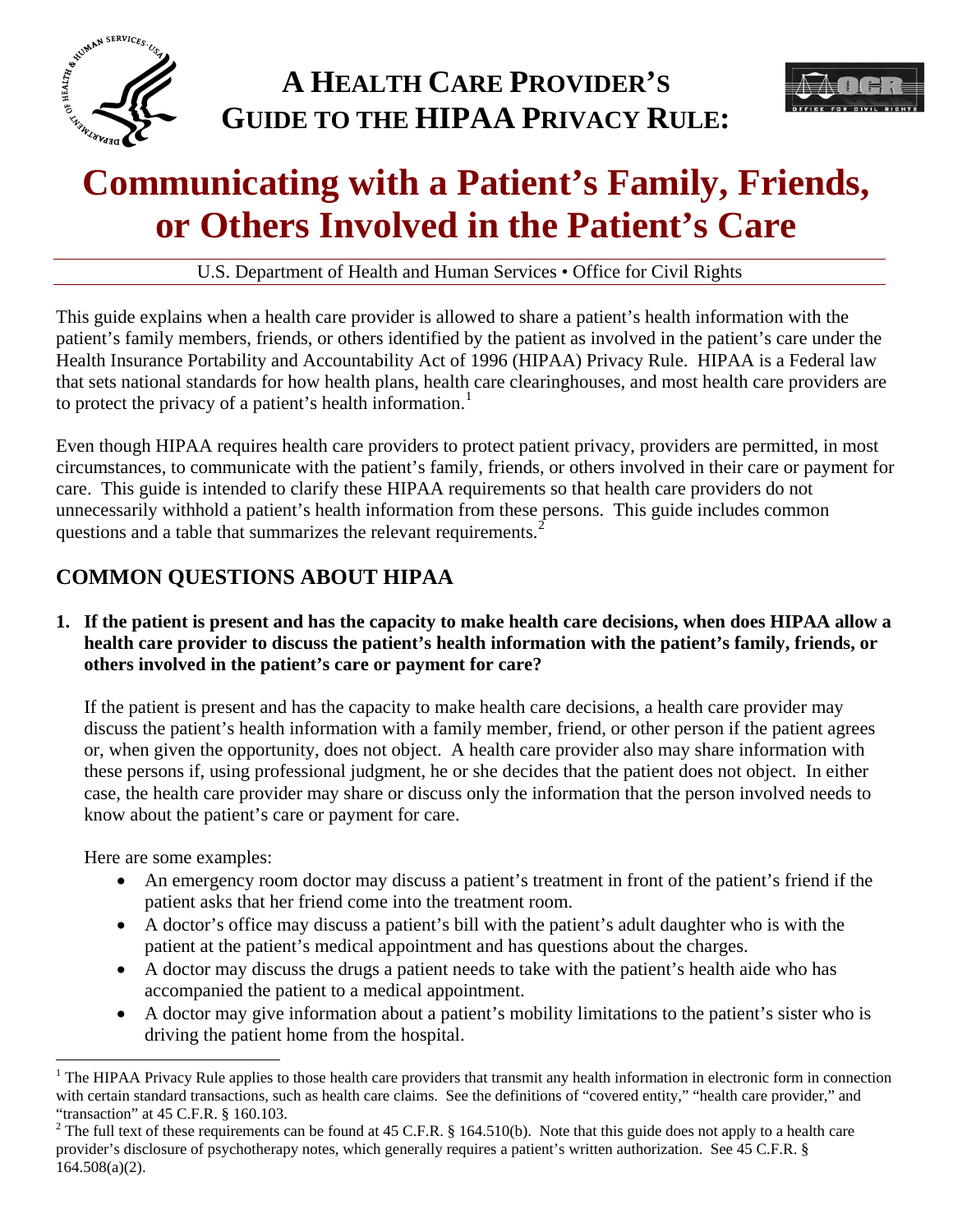• A nurse may discuss a patient's health status with the patient's brother if she informs the patient she is going to do so and the patient does not object.

#### BUT:

• A nurse may not discuss a patient's condition with the patient's brother after the patient has stated she does not want her family to know about her condition.

### **2. If the patient is not present or is incapacitated, may a health care provider still share the patient's health information with family, friends, or others involved in the patient's care or payment for care?**

Yes. If the patient is not present or is incapacitated, a health care provider may share the patient's information with family, friends, or others as long as the health care provider determines, based on professional judgment, that it is in the best interest of the patient. When someone other than a friend or family member is involved, the health care provider must be reasonably sure that the patient asked the person to be involved in his or her care or payment for care. The health care provider may discuss only the information that the person involved needs to know about the patient's care or payment.

Here are some examples:

- A surgeon who did emergency surgery on a patient may tell the patient's spouse about the patient's condition while the patient is unconscious.
- A pharmacist may give a prescription to a patient's friend who the patient has sent to pick up the prescription.
- A hospital may discuss a patient's bill with her adult son who calls the hospital with questions about charges to his mother's account.
- A health care provider may give information regarding a patient's drug dosage to the patient's health aide who calls the provider with questions about the particular prescription.

BUT:

- A nurse may not tell a patient's friend about a past medical problem that is unrelated to the patient's current condition.
- A health care provider is not required by HIPAA to share a patient's information when the patient is not present or is incapacitated, and can choose to wait until the patient has an opportunity to agree to the disclosure.

#### **3. Does HIPAA require that a health care provider document a patient's decision to allow the provider to share his or her health information with a family member, friend, or other person involved in the patient's care or payment for care?**

No. HIPAA does not require that a health care provider document the patient's agreement or lack of objection. However, a health care provider is free to obtain or document the patient's agreement, or lack of objection, in writing, if he or she prefers. For example, a provider may choose to document a patient's agreement to share information with a family member with a note in the patient's medical file.

## **4. May a health care provider discuss a patient's health information over the phone with the patient's family, friends, or others involved in the patient's care or payment for care?**

Yes. Where a health care provider is allowed to share a patient's health information with a person, information may be shared face-to-face, over the phone, or in writing.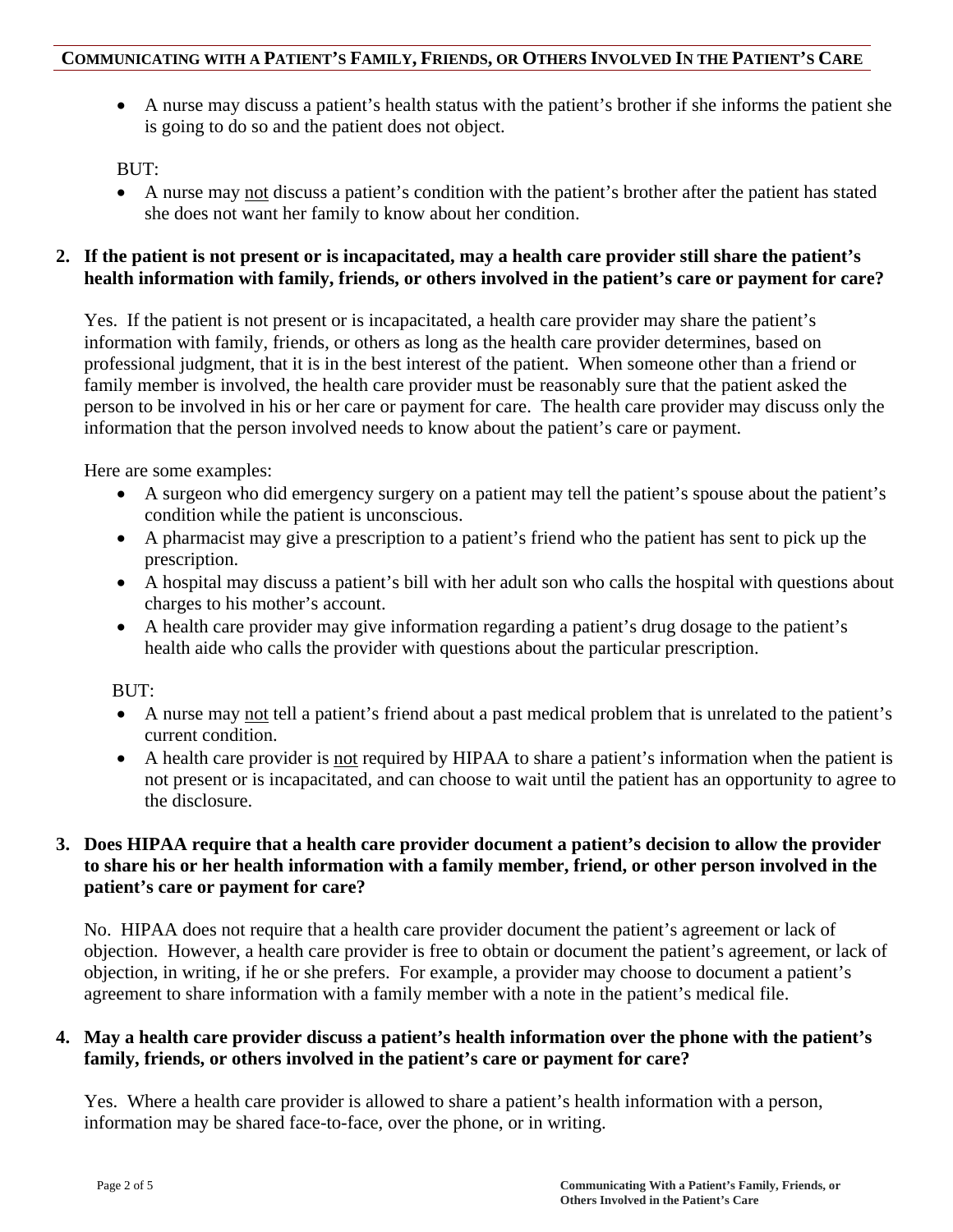#### **COMMUNICATING WITH A PATIENT'S FAMILY, FRIENDS, OR OTHERS INVOLVED IN THE PATIENT'S CARE**

### **5. If a patient's family member, friend, or other person involved in the patient's care or payment for care calls a health care provider to ask about the patient's condition, does HIPAA require the health care provider to obtain proof of who the person is before speaking with them?**

No. If the caller states that he or she is a family member or friend of the patient, or is involved in the patient's care or payment for care, then HIPAA doesn't require proof of identity in this case. However, a health care provider may establish his or her own rules for verifying who is on the phone. In addition, when someone other than a friend or family member is involved, the health care provider must be reasonably sure that the patient asked the person to be involved in his or her care or payment for care.

#### **6. Can a patient have a family member, friend, or other person pick up a filled prescription, medical supplies, X-rays, or other similar forms of patient information, for the patient?**

 Yes. HIPAA allows health care providers to use professional judgment and experience to decide if it is in the patient's best interest to allow another person to pick up a prescription, medical supplies, X-rays, or other similar forms of information for the patient.

 For example, the fact that a relative or friend arrives at a pharmacy and asks to pick up a specific prescription for a patient effectively verifies that he or she is involved in the patient's care. HIPAA allows the pharmacist to give the filled prescription to the relative or friend. The patient does not need to provide the pharmacist with their names in advance.

## **7. May a health care provider share a patient's health information with an interpreter to communicate with the patient or with the patient's family, friends, or others involved in the patient's care or payment for care?**

 Yes. HIPAA allows covered health care providers to share a patient's health information with an interpreter without the patient's written authorization under the following circumstances:

• A health care provider may share information with an interpreter who works for the provider (e.g., a bilingual employee, a contract interpreter on staff, or a volunteer).

For example, an emergency room doctor may share information about an incapacitated patient's condition with an interpreter on staff who relays the information to the patient's family.

• A health care provider may share information with an interpreter who is acting on its behalf (but is not a member of the provider's workforce) if the health care provider has a written contract or other agreement with the interpreter that meets HIPAA's business associate contract requirements.

For example, many providers are required under Title VI of the Civil Rights Act of 1964 to take reasonable steps to provide meaningful access to persons with limited English proficiency. These providers often have contracts with private companies, community-based organizations, or telephone interpreter service lines to provide language interpreter services. These arrangements must comply with the HIPAA business associate agreement requirements at 45 C.F.R. 164.504(e).

• A health care provider may share information with an interpreter who is the patient's family member, friend, or other person identified by the patient as his or her interpreter, if the patient agrees, or does not object, or the health care provider determines, using his or her professional judgment, that the patient does not object.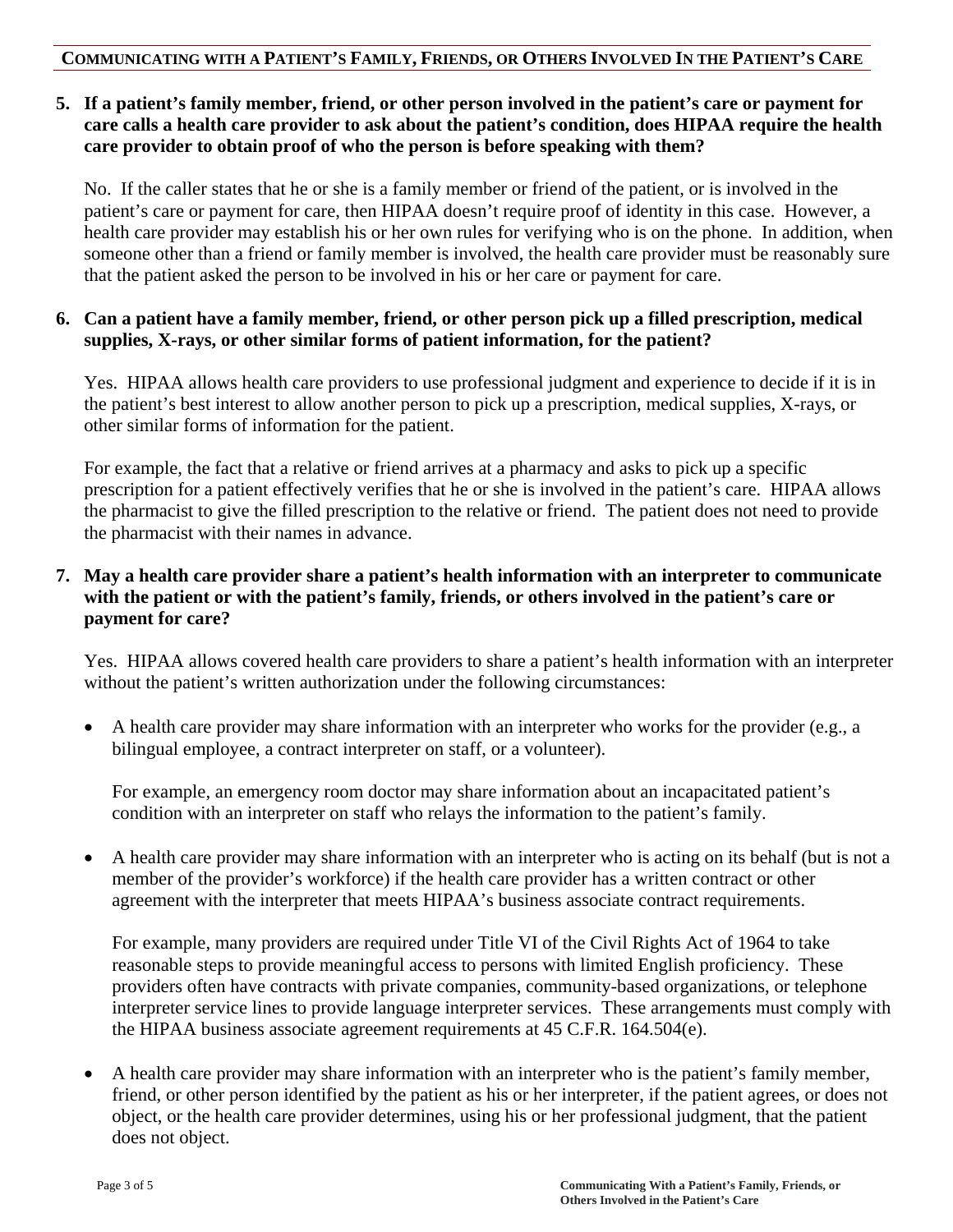#### **COMMUNICATING WITH A PATIENT'S FAMILY, FRIENDS, OR OTHERS INVOLVED IN THE PATIENT'S CARE**

For example, health care providers sometimes see patients who speak a certain language and the provider has no employee, volunteer, or contractor who can competently interpret that language. If the provider is aware of a telephone interpreter service that can help, the provider may have that interpreter tell the patient that the service is available. If the provider decides, based on professional judgment, that the patient has chosen to continue using the interpreter, the provider may talk to the patient using the interpreter.

#### **8. Where can I find additional information about HIPAA?**

 The Office for Civil Rights, part of the Department of Health and Human Services, has more information about HIPAA on its Web site. Visit [http://www.hhs.gov/ocr/hipaa](http://www.hhs.gov/ocr/hipaa/) for a wide range of helpful information, including the full text of the Privacy Rule, a HIPAA Privacy Rule Summary, fact sheets, over 200 Frequently Asked Questions, as well as many other resources to help health care providers and others understand the law.